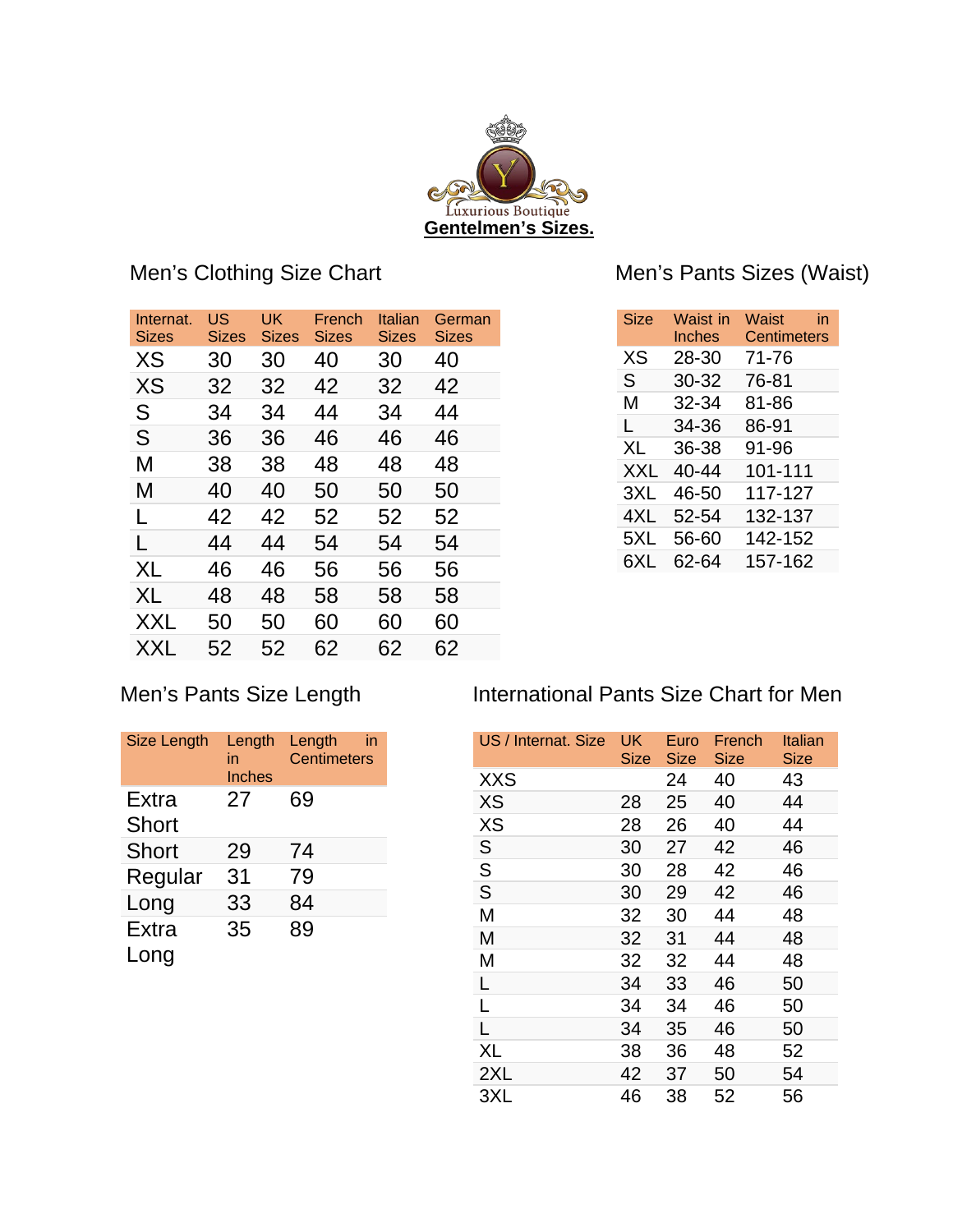# Men's Jeans Size Length

| <b>Size Length</b> | Length<br>in<br><b>Inches</b> | Length<br>in<br><b>Centimeters</b> |
|--------------------|-------------------------------|------------------------------------|
| <b>Extra Short</b> | 27                            | 69                                 |
| <b>Short</b>       | 29                            | 74                                 |
| Regular            | 31                            | 79                                 |
| Long               | 33                            | 84                                 |
| Extra Long         | 35                            | 89                                 |

| Men's Jeans Sizes (Waist) |             |  |  |  |  |  |
|---------------------------|-------------|--|--|--|--|--|
| Waist<br>Size             | Waist<br>in |  |  |  |  |  |
| in                        | Centimeters |  |  |  |  |  |
| Inches                    |             |  |  |  |  |  |
| 28-30                     | 71-76       |  |  |  |  |  |
| 30-32                     | 76-81       |  |  |  |  |  |
| 32-34                     | 81-86       |  |  |  |  |  |
| 34-36                     | 86-91       |  |  |  |  |  |
| 36-38                     | 91-96       |  |  |  |  |  |
| $40 - 44$                 | 101-111     |  |  |  |  |  |
| 46-50                     | 117-127     |  |  |  |  |  |
| 52-54                     | 132-137     |  |  |  |  |  |
| 56-60                     | 142-152     |  |  |  |  |  |
| 62-64                     | 157-162     |  |  |  |  |  |
|                           |             |  |  |  |  |  |

|                          |            | Men's Shirt and Sweater Sizes |               |         |  |  |  |  |
|--------------------------|------------|-------------------------------|---------------|---------|--|--|--|--|
| US<br>$\sqrt{ }$         | US/UK Euro |                               | <b>French</b> | Italian |  |  |  |  |
| Internat.<br><b>Size</b> | Size       | <b>Size</b>                   | <b>Size</b>   | Size    |  |  |  |  |
| XS                       | 13.5       | 35                            | 37            | 38      |  |  |  |  |
| <b>XS</b>                | 14         | 36                            | 38            | 39      |  |  |  |  |
| S                        | 14.5       | 37                            | 39            | 40      |  |  |  |  |
| S                        | 15         | 38                            | 40            | 41      |  |  |  |  |
| М                        | 15.5       | 39                            | 41            | 42      |  |  |  |  |
| М                        | 15.5       | 40                            | 42            | 43      |  |  |  |  |
| L                        | 16         | 41                            | 43            | 44      |  |  |  |  |
| L                        | 16.5       | 42                            | 44            | 45      |  |  |  |  |
| XL                       | 17         | 43                            | 45            | 46      |  |  |  |  |
| XL                       | 17.5       | 44                            | 46            | 47      |  |  |  |  |
| XXL                      | 18         | 45                            | 48            | 49      |  |  |  |  |
| XXL                      | 18.5       | 46                            | 50            | 52      |  |  |  |  |
| 3XL                      | 19         | 47                            | 52            | 54      |  |  |  |  |
| 3XL                      | 19.5       | 48                            | 52            | 54      |  |  |  |  |
| 4XL                      | 20         | 49                            | 54            | 56      |  |  |  |  |
| 4XL                      | 20.5       | 50                            | 54            | 56      |  |  |  |  |

### Men's Jeans Size Conversion Chart

| Waist  | Length | US        | Euro | Waist      | Length |
|--------|--------|-----------|------|------------|--------|
| (Inch) | (Inch) | Internat. |      | (CM)       | (CM)   |
| 28     | 30     | 28/30     | 40   | 70 - 72    | 76     |
| 29     | 30     | 29/30     | 42   | 73 - 75    | 76     |
| 30     | 32     | 30/32     | 44   | 75 - 77    | 81     |
| 32     | 32     | 32/32     | 46   | $80 - 82$  | 81     |
| 33     | 32     | 33/32     | 48   | 83 - 85    | 81     |
| 34     | 32     | 34/32     | 50   | 85 - 87    | 81     |
| 36     | 34     | 36/34     | 52   | $90 - 92$  | 86     |
| 38     | 34     | 38/34     | 54   | $93 - 98$  | 86     |
| 40     | 34     | 40/34     | 56   | $99 - 105$ | 86     |
| 42     | 34     | 42/34     | 58   | 105 - 110  | 86     |
| 44     | 34     | 44/34     | 60   | 110 - 113  | 86     |

#### Men's Jackets Sizes

| <b>Body</b><br>height<br>(inch) | <b>Chest</b><br>width<br>(inch) | US<br>size | European<br>size | <b>Body</b><br>height<br>(cm) | Chest<br>width (cm) |
|---------------------------------|---------------------------------|------------|------------------|-------------------------------|---------------------|
| 63 - 64                         | $30 - 32$                       | XXXS       | 40               | 160 - 164                     | 78 - 81             |
| 64 - 65                         | $32 - 34$                       | XXS        | 42               | 162 - 166                     | 82 - 85             |
| 65 - 66                         | 34 - 36                         | XS         | 44               | 166 - 170                     | $86 - 89$           |
| 66 - 67                         | $36 - 38$                       | S          | 46               | 168 - 173                     | $90 - 93$           |
| 67 - 68                         | $38 - 40$                       | Μ          | 48               | 171 - 176                     | 94 - 97             |
| 68 - 69                         | $40 - 42$                       | L          | 50               | 174 - 179                     | $98 - 101$          |
| 69 - 70                         | $42 - 44$                       | L          | 52               | 177 - 182                     | 102 - 105           |
| 70 - 71                         | 44 - 45                         | XL         | 54               | 180 - 184                     | 106 - 109           |
| 71 - 72                         | 44 - 45                         | XL         | 56               | 182 - 186                     | 110 - 113           |
| 72 - 73                         | $45 - 46$                       | <b>XXL</b> | 58               | 184 - 188                     | 114 - 117           |
| 73 - 74                         | 46 - 47                         | <b>XXL</b> | 60               | 185 - 189                     | 118 - 121           |
| 74 - 75                         | 47 - 48                         | 3XL        | 62               | 187 - 191                     | 122 - 125           |
| 75 - 76                         | $48 - 49$                       | 3XL        | 64               | 189 - 193                     | 126 - 129           |
| 76 - 77                         | $49 - 50$                       | 4XL        | 66               | 191 - 194                     | 130 - 133           |
| 77 - 78                         | $50 - 51$                       | 5XL        | 68               | 193 - 196                     | 134 - 137           |
| 78 - 79                         | $51 - 52$                       | 5XL        | 70               | 195 - 198                     | 138 - 141           |
| 79 - 80                         | $52 - 53$                       | 6XL        | 72               | 197 - 200                     | 142 - 145           |